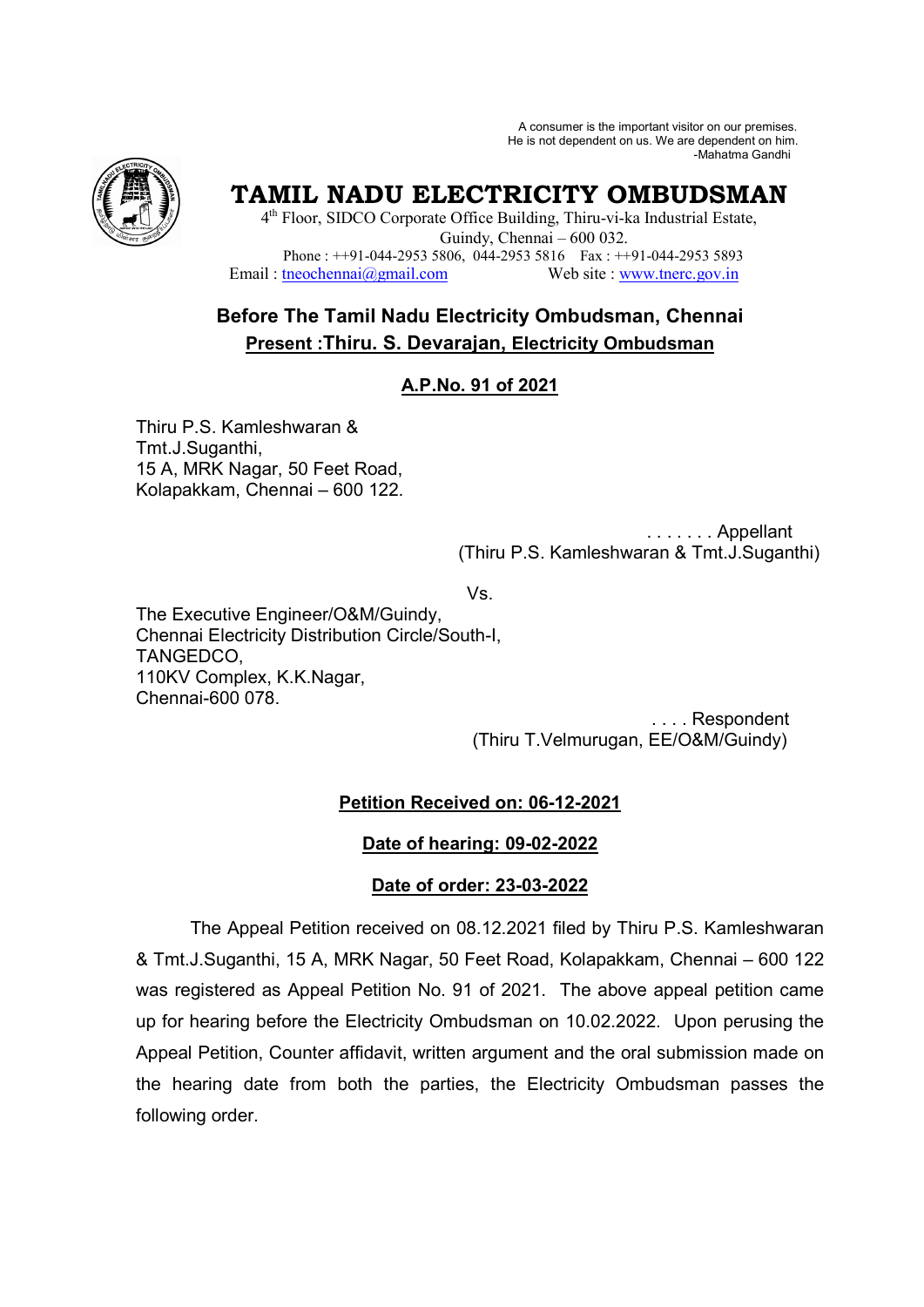#### **ORDER**

#### 1. **Prayer of the Appellant:**

The Appellant has prayed to refund the current consumption bill amount paid for the period May'2020 to 31<sup>st</sup> August 2021.

## **2.0 Brief History of the case:**

2.1 The Appellant has stated that he had received a huge amount of current consumption billing. A complaint raised to AE/Manapakkam for which no action was taken.

2.2 Again he complained to Manapakkam TNEB office, commercial staff showed him the system "meter is marked as normal". The appellant has approached CGRF on 06.08.2021 to check the meter.

2.3 The CGRF of Chennai EDC/South-I has issued an order dated 12.11.2021. Aggrieved over the order, the appellant has preferred this appeal petition before the Electricity Ombudsman.

## **3.0 Orders of the CGRF :**

3.1 The CGRF of Chennai Electricity Distribution Circle/South-I have issued its order on 12.11.2021. The relevant portion of the order is extracted below :-

#### *"Order: (Operative portion)*

*The respondent (Executive Engineer/O&M/Guindy) is directed to revise the billing for the meter defective period of 'AVON' meter which was assessed normal though the petitioner has represented to change the no display meter.* 

*The Visiontek meter which was provided on 11.02.21 was found in order in*  load test and accuracy test, The meter was found in order both individual and in along *with check meter. The forum concludes there may be wrong problem in the petitioners side and there is no billing revision necessary.* 

*The forum directs the respondent (Execute Engineer/O&M/Guindy) to take necessary action on the concerned for the delay in replacement of faulty meter even*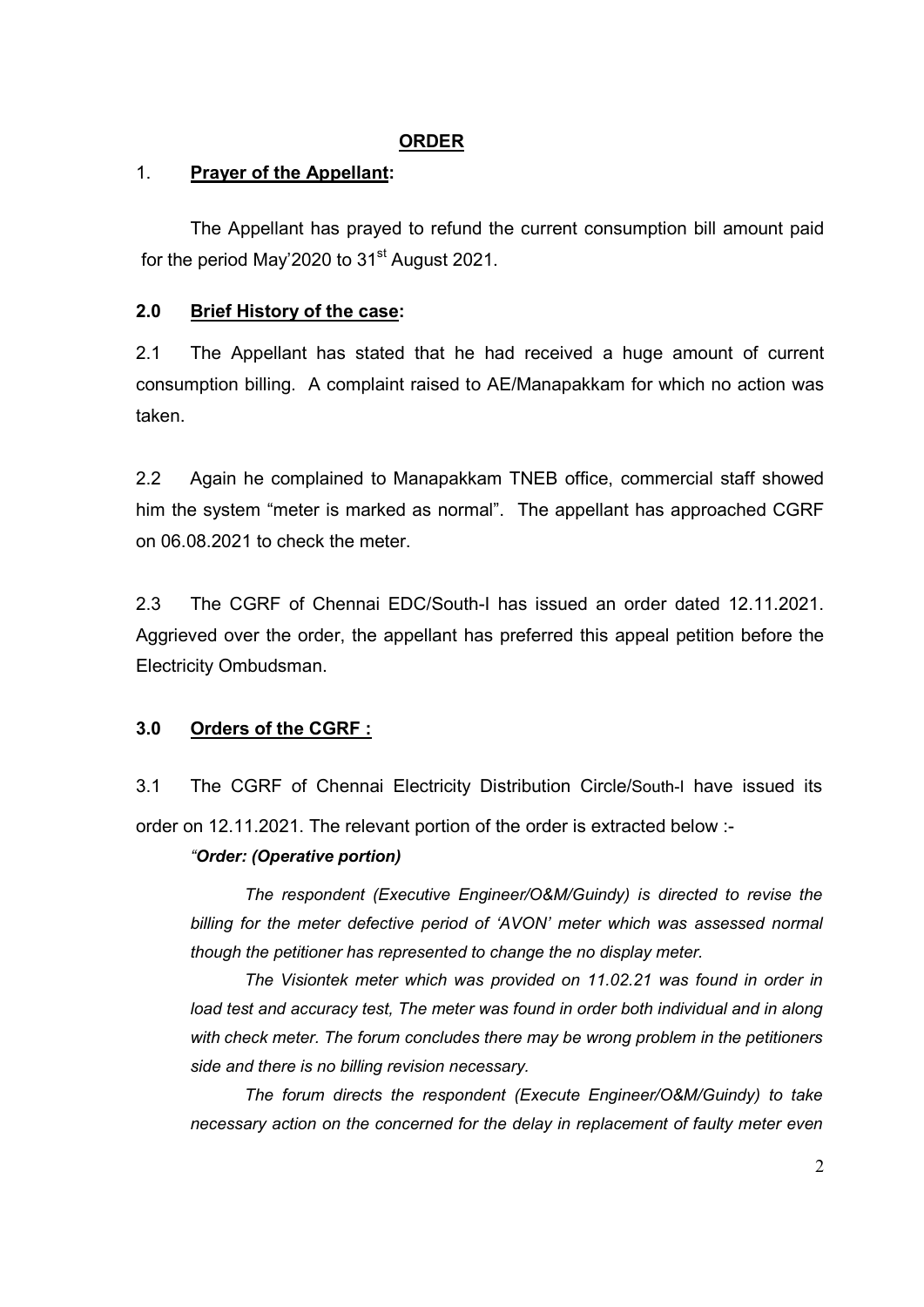*after repeated representation from June 2020. It is open to the petitioner to opt for challenge test for the meter. The petition is treated as closed."* 

#### **4.0 Hearing held by the Electricity Ombudsman:**

4.1 To enable the Appellant and the Respondent to put forth their arguments, a hearing was conducted on 10.02.2022 through video conferencing.

4.2 The Appellant Thiru P.S. Kamleshwaran & Tmt.J.Suganthi have attended the hearing and put forth their arguments.

4.3 The respondent Thiru T.Velmurugan, EE/O&M/Guindy of Chennai Electricity Distribution Circle/South-I has attended the hearing and put forth his arguments.

4.4 As the Electricity Ombudsman is the appellate authority, only the prayers which were submitted before the CGRF are considered for issuing order. Further the prayer which requires relief under the Regulations for CGRF and Electricity Ombudsman, 2004 alone are discussed hereunder.

## **5.0 Arguments of the Appellant :**

5.1 The Appellant has stated that the bill raised on 05/2020 was paid on 21-May-20. Due to covid fear the appellant cut down use of AC. They were shocked to receive an inflated bill (1590 units / Rs. 8,934). When the appellant checked the meter, he noticed that the meter was flickering / no display. How was an assessment made when there was no display in meter?

5.2 The Appellant has stated that during June 2020 he had informed to AE/Manapakkam but no action was taken. Inspite of the complaint made to AE in June, again an imaginary assessment of 1670 units/Rs.9,502/- was made for 07/2020. This was again complained to Manapakkam EB office, but the commercial staff showed him in the system meter is marked as "normal". The Appellant told that there was no display in the meter and made a request to change the remark for which no action was taken.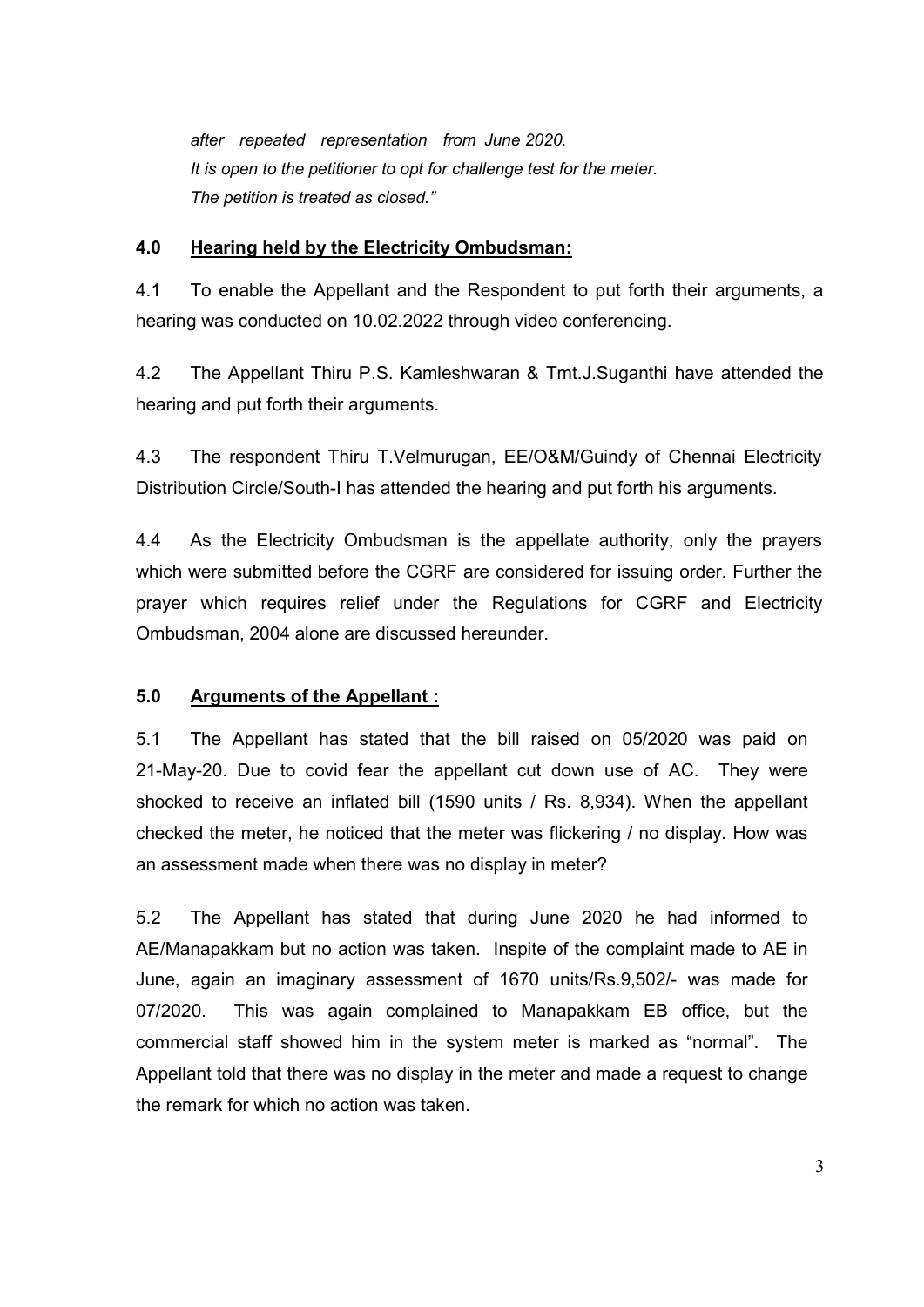5.3 The Appellant has stated that during September 2020, he met AE and the AE accepted his complaint letter and told him that due to lockdown, they were short-staffed and look into this. But again the appellant got the bill for September and November 2020 without changing the meter but the reading raised upto 34580 units in November 2020.

5.4 The Appellant has stated that he was shocked to see the remark as "surprise check and found meter no display". But there was no surprise check/physical visit by TANGEDCO staff.

5.5 The Appellant has stated that an online complaint was made and the meter was replaced on 11.02.2021, but still the problem existed. He stated that the meter is excess running and several representations were made about this meter in April/May/June 2021.

5.6 The Appellant has stated that again he made a complaint to AE/Manapakkam that the meter is running in excess as high as 60-70 units and with main off the meter reads more than 1 unit /hour. On 23.7.2021 check meter was run parallel to the fast running meter to check the correctness. The check meter was removed and it showed a total of 63 units consumed in 4 days, as against fast running main meter recording of 137 units, i.e. it showed more than double reading. Based on the test meter/faulty meter AE/Manapakkam revised the bill to 4000 units less March bill 6000 units and billed us 3400 units.

5.7 The Appellant has stated that he sent a mail to CE & SE giving a brief of the problems faced by us since May 2020 and also with Visiontek fast running meter installed in February 2021. The commercial staff Mr. Bhai came to our premises to check and inform AEE/Ramanathanpuram if there was any problem in the meter. Mr. Bhai informed AEE that the consumer has earlier consumed 1590 & 1670 units. The Appellant has stated that he informed AEE/Ramapuram, the earlier meter has no display and the assessor took imaginary reading. He told him about test meter and meter running with Main off.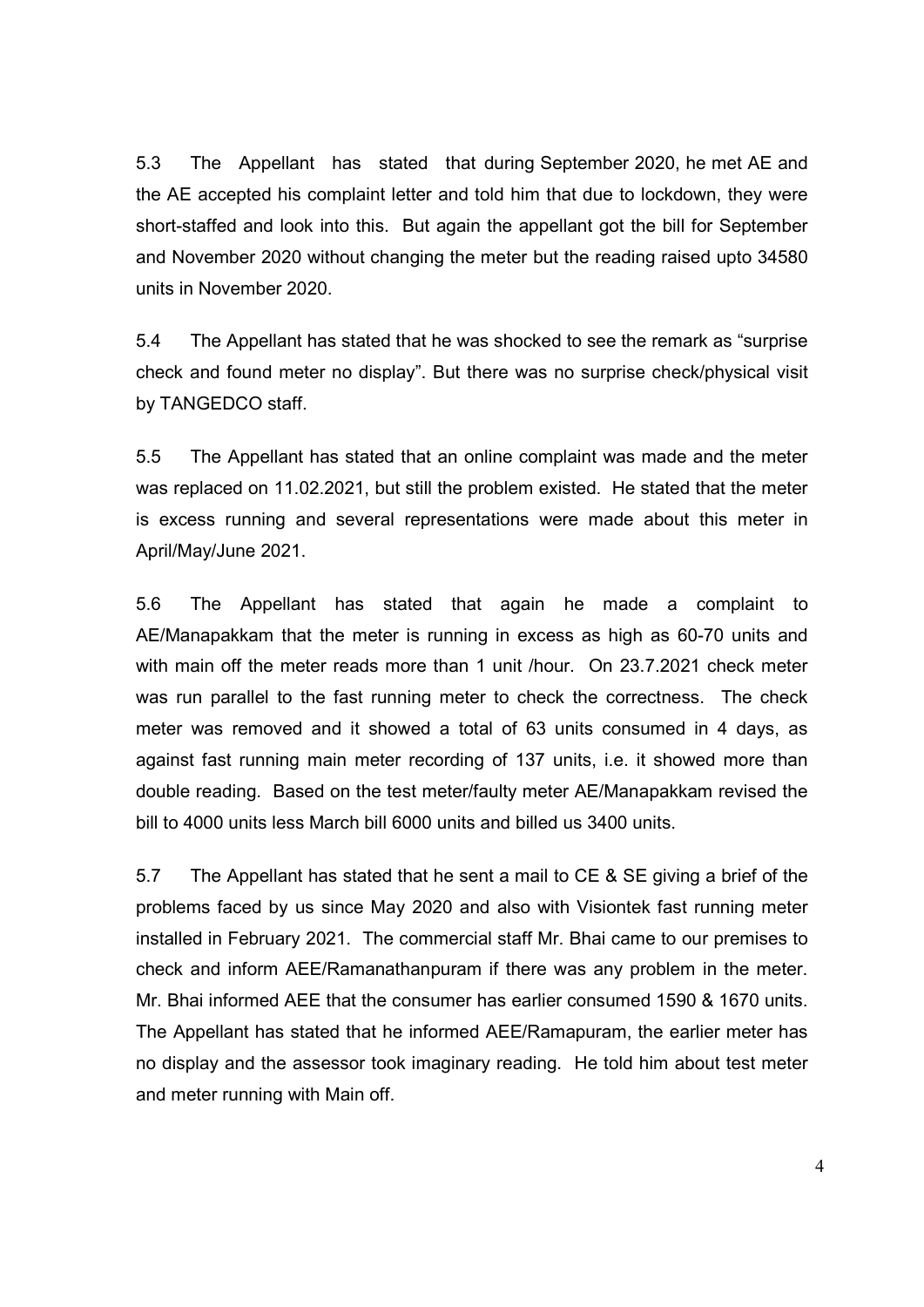5.8 The AEE/Ramapuram has ordered MRT testing, meter removed on 6.8.2021 and fixed back on 7.8.2021. The Appellant has stated that the AEE/Ramapuram informed him that the MRT has remarked as "meter is in order" and to pay entire amount of Rs.40,000/- approx. As he did not get any solution, finally made an online petition to CGRF. When the appellant asked for MRT report, the AE has denied to share the MRT report and stated that he will share the MRT report only during the meeting as the Appellant has approached CGRF.

5.9 The Appellant has stated that the check meter proved the fast running Visiontek meter is defective and he need not pay for the units not consumed. Further, he has stated that the copy of Load & No load test data done by MRT yet to be received.

5.10 The Appellant has stated that AEE/Ramapuram and AE/Ramapuram had visited his house surprisingly and checked the entire house and noted down the load. A physical load test was also conducted onsite with the L&T (new meter) and faulty Visiontek meter. During the load test everyone noticed that L&T meter consumer 12Amps, the fast running Visiontek meter kept on rising beyond 16 Amps. Test was aborted immediately. This clearly proves beyond doubt that the Visiontek meter is faulty.

5.11 The Appellant has stated that in his premises, he has a single phase connection for one portion and only 2 phases incoming power in our main board, he presumed single phase was connected to the line which had no supply. On 26th July, the EB lineman who removed the check meter pointed out that the fuse box had the problem and that has to be replaced.

5.12 The Appellant has stated that this single phase fuse box was replaced by 2 pole MCB on 04th August 2021 after which this meter is running. AEE/Ramapuram inspected the venue thoroughly and found this single phase does not have any connection with the 3 Phase account in question. NO MISUSE OF POWER. He also pointed out that the new L&T meter cover was not fixed and made them seal it.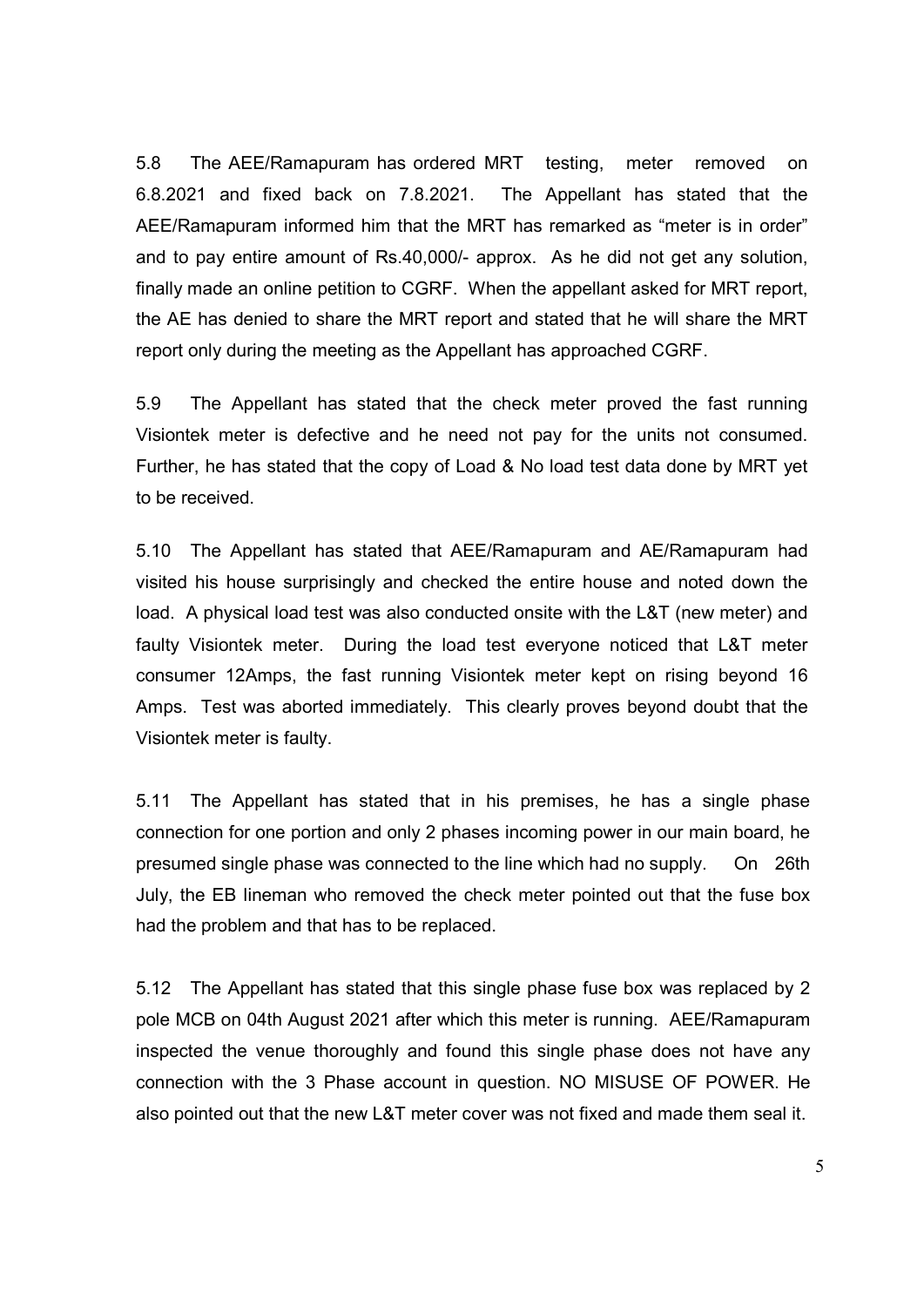5.13 The Appellant has stated that he sent RTI letter to EE/O&M/Guindy requesting details. No reply within 30 days as per norms. He received a call from their office on 03<sup>rd</sup> December 2021 informing RTI letter was returned. He had requested MRT download data for both AVON & VISIONTEK meter through RTI. Reply is yet to be received.

5.14 The Appellant has prayed to refund the amount paid of Rs.7,627/- for the period May'2020 to 31<sup>st</sup> August 2021.

#### **6.0 Arguments of the Respondent:**

6.1 The Respondent has submitted that the defective meter Avon Sl. No.1510587 in Sc. no. 261-028-269 was replaced on 11.02.2021 with Visiontek make meter Sl. No 00831894.

6.2 The Respondent has submitted that based on consumer representation, the meter of make Visiontex was downloaded at MRT Lab, Chennai South-I circle on 06.08.2021. The AEE/MRT/Chennai South-I in her letter dated 21.8.21 and 9.9.21 reported that the consumption pattern is wrongly entered in the Consumer ledger during 7/2021 assessment and CMRI report consumption pattern is found in order and also reported that load test and accuracy test conducted and found in order.

6.3 The Respondent has submitted that the petitioner represented in CGRF with issue disputing the assessment done as normal during the defective period from May 2020 to February 2021 and delay in replacement of defective meter and abnormal consumption shown in visiontex make meter fixed on 11.02.2021.

6.4 The Respondent has submitted that based on the CGRF order, it has been revised the normal billing of 05/2020 to 01/2021 in defective meter period as per the TNE Supply Code, section (11) as below:

 The average calculation for 05/2020 to 01/2021 has been worked out by taking the consumption of 03/2019 & 05/2019 as similar period in the previous year. Service No. 261-028-269/TF-IA.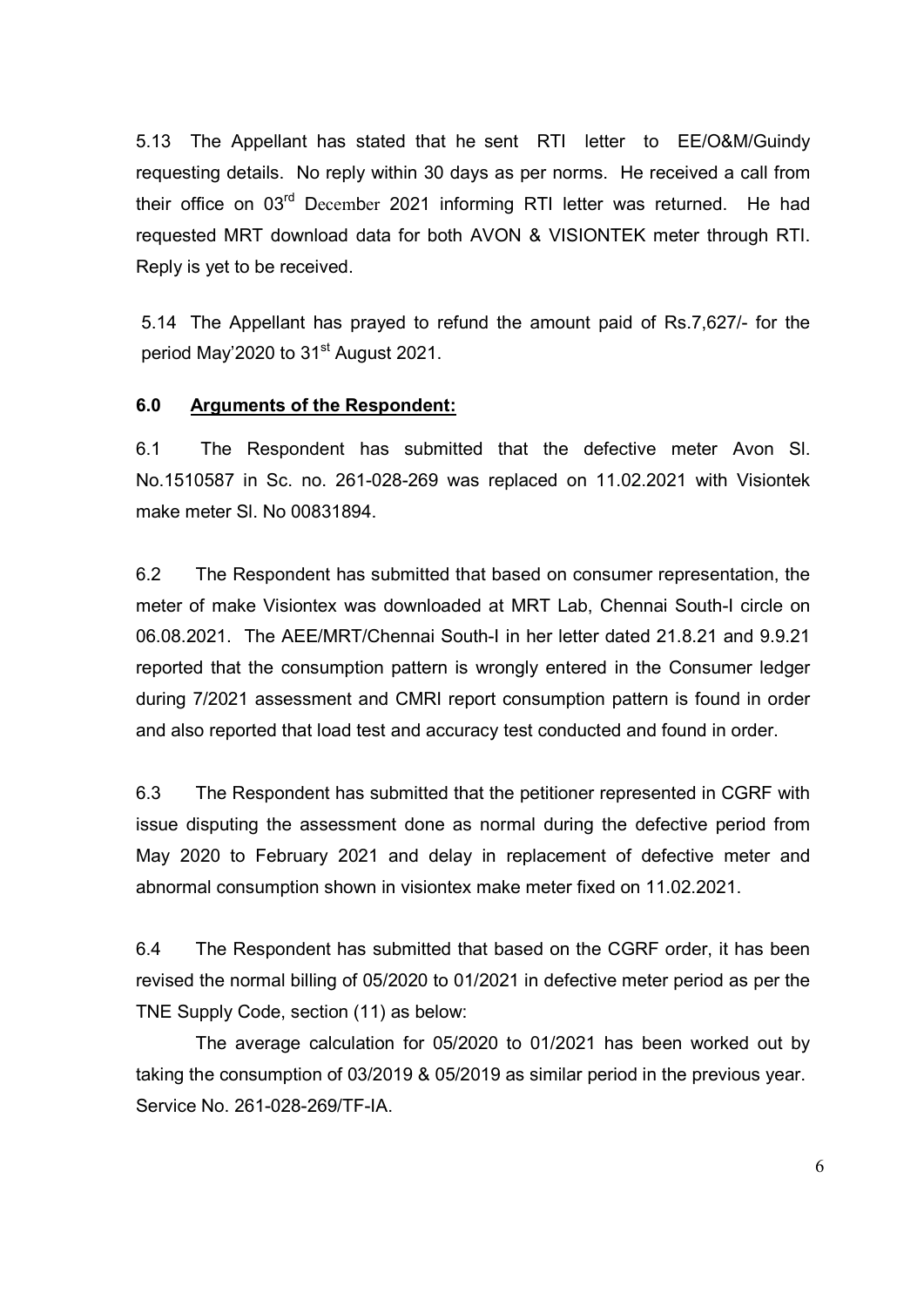| Month   | Date<br>οf<br>reading | Already Assessed<br>(As per consumer Ledger) |              |        | To be assessed average |              |        |
|---------|-----------------------|----------------------------------------------|--------------|--------|------------------------|--------------|--------|
|         |                       | Reading                                      | <b>Units</b> | Amount | Reading                | <b>Units</b> | Amount |
| 05/2020 | 17.05.2020            | 31030                                        | 1590         | 8974   | No Display             | AV 955       | 4783   |
| 07/2020 | 15.07.2020            | 32700                                        | 1670         | 9502   | No Display             | AV 955       | 4783   |
| 09/2020 | 15.09.2020            | 33680                                        | 980          | 4948   | No Display             | AV 955       | 4783   |
| 11/2020 | 20.11.2020            | 34580                                        | 900          | 4420   | No Display             | AV 955       | 4783   |
| 01/2020 | 19.01.2021            | Defect                                       | AV 940       | 4684   | No Display             | AV 955       | 4783   |
| Total   |                       |                                              |              | 32528  |                        |              | 23915  |

Average based on 03/2019 and 05/2019

03/2019 – 700

05/2019 – 1210

Total – 1910/2 = 955 units

Already assessed - Rs.32,528 To be assessed - Rs.23,915 Excess assessed - Rs. 8,613

| Refund to be made                                              | $-Rs. 8.613/-$ |
|----------------------------------------------------------------|----------------|
| Excess amount paid by the consumer                             | $-Rs. 8.613/-$ |
| To be billed after revision                                    | - Rs.23,915/-  |
| Already billed for 05/2020 to 01/2021 and paid by the consumer | - Rs.32.528/-  |

The excess amount of Rs.8,613/- paid by the consumer will be adjusted in the future CC bill and adjustment entry has been made and the consumer can view through TANGEDCO online portal.

6.5 The Respondent has submitted that AEE/MRT has reported that CMRI report consumption pattern regarding Visiontek meter is found in order and CGRF has ordered that there is no billing revision necessary. Hence the bill revision for the period from 11.2.21 to 31.8.2021 will not arise.

#### **7.0 Findings of the Electricity Ombudsman:**

7.1 I have heard the arguments of both the appellant and the Respondent. Based on the arguments and the documents submitted by them, the following conclusion is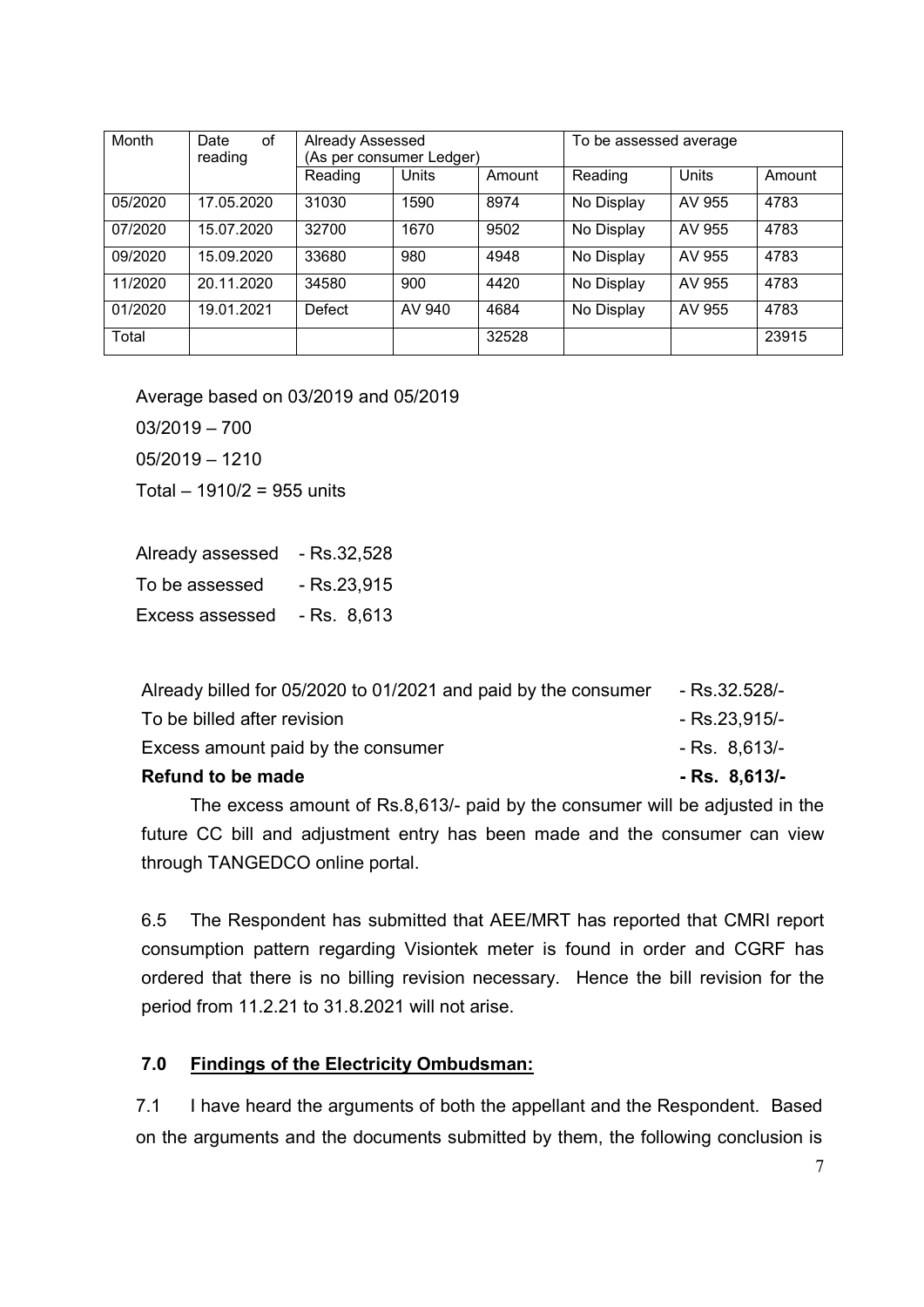arrived.

7.2 The Appellant, Thiru.P.S.Kamleshwaran / J.Suganthi are having their Low Tension Service connection No.09-261-028-269 in Nandambakkam section of TANGEDCO. The appellant has stated that the digital display of the meter was identified "flickering/no display" by the consumer in this service connection. In this connection, he repeatedly complained with the Section officer but the complaint was not attended immediately until it was inspected by the Revenue Supervisor on 11.12.2020. After confirming the meter's display failure, it was replaced with a new meter (Make: Visiontek, Sl.No.831894) on 11.02.2021.

7.3 The Respondent ascertained the existing meter as defective during the period from 5/2020 to 11.02.2021, and worked out the "Average consumption" based on the previous consumption during 3/2019 and 5/2019. Therefore the average consumption of 955 Units has been adopted for the period from 05/2020 to 11.2.2021. I have no hesitation in accepting this consumption for the meter defective period i.e., upto 11.02.2021 until new Visiontek meter is fixed.

7.4 The appellant has stated that the newly fixed Visiontek meter is found running exorbitantly fast and records the consumption of 65 units per day. The issue was taken to the knowledge of the section officer for necessary action. While the complaint is given to the Section Officer, he reacted and came forward to fix a "Check meter" on 23.07.2021 to verify the consumption in the existing Visiontek meter. The check meter provided for the period from 23-07-2021 to 26-07-2021. Thereafter the existing meter sent to MRT to check for its healthiness. However the Respondent has not stated anything on the outcome of verification of the consumption through Check meter with the existing meter.

7.5 The MRT wing of TANGEDCO has reported (Lr dated 9.9.2021) that the consumption details obtained from the existing meter found in order as per CMRI, but the MRT recorded the Maximum demand (MD) of 3.50 KW as on 1.4.2021 and thereafter MD recorded as zero only even though Cumulative reading recorded from 1524.72 kWh to 8670.03 kWh.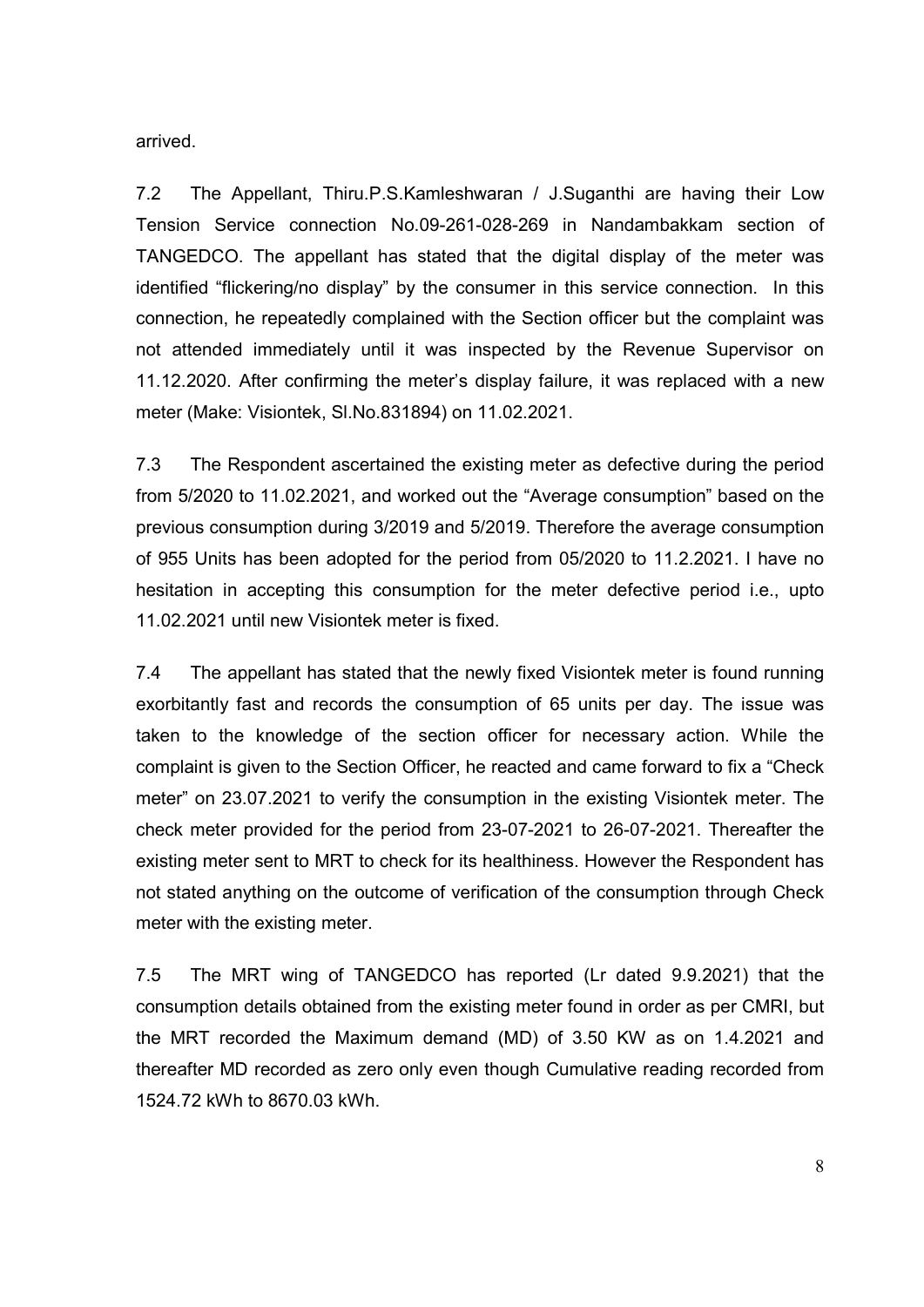7.6 As the complaint was lodged by the consumer for recording exorbitant consumption in Visiontek meter, the respondent had taken a decision to verify the consumption by way of provision of Check meter. Having done this exercise to verify the consumption accuracy in the service connection, the outcome of such verification cannot be omitted totally. The appellant has obtained the details of 30 minutes block wise consumption recorded during the verification period i.e., 23-7-2021 to 26-7-2021 through a RTI reply from the Respondent. I am unable to understand, why the details were completely omitted for the verification of healthiness of the Visiontek meter. The very purpose of testing with check meter is defeated.

7.7 From the block-wise details of consumption recorded in both the Visiontek (existing meter) and HPL (Check meter) meters, which were obtained through RTI application, it is found that during the verification period i.e., from 23.7.21 to 26.7.21 the existing main meter has recorded the consumption of 137.74 units whereas the HPL make Check meter has recorded the consumption of 63.35 units; moreover, Main meter recorded the same readings under import kWh & import kVA, whereas the Check meter has recorded varying readings under import kWh & import kVA & Demand(kW). The MRT has not elaborated about this difference in any of its report, not stated anything about the Average PF of 1.000 maintained throughout all the blocks in 3 days.

7.8 Having the above variations in consumption patterns of both the Main & Check meters, I cannot omit the different block wise consumption observed on it. It is surprising that why the Respondent had not taken these details into account, but was able to produce the same under RTI reply.

7.9 From the above, it is observed that, the existing meter measures the consumption which is almost double that of the consumption recorded in Check meter; the main meter has not recorded the actual power and apparent power properly. Hence it can be concluded that the main meter i.e., Visiontek meter in the service is not healthy. As nothing is defended by the Respondent for the above submissions, I accept the points put forth by the Appellant on this, as there is nothing wrong in the submissions of the appellant with regard to the defectiveness of the existing main meter. At last the Respondent has changed the existing Visiontek meter

 $\mathbf{y}$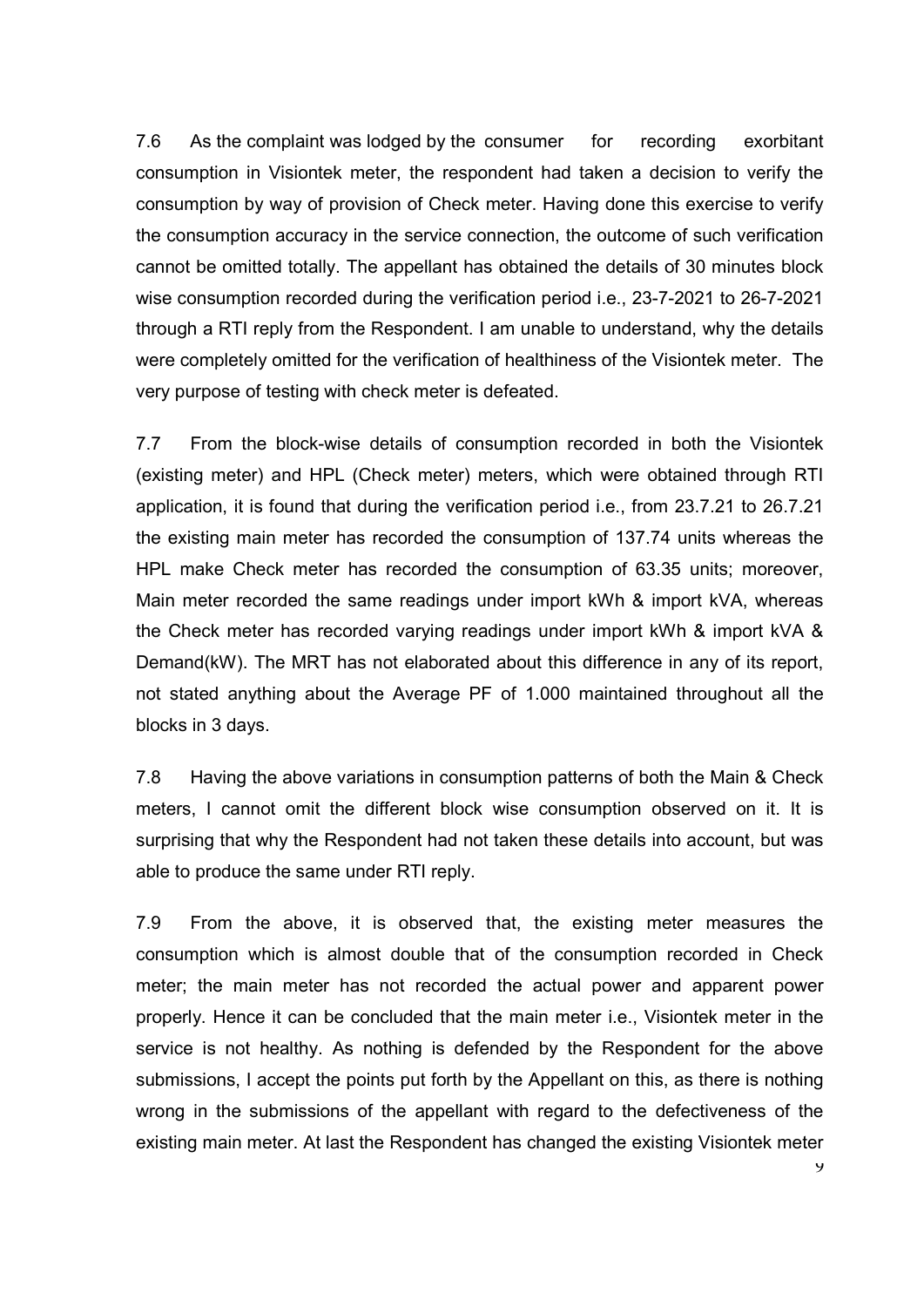with the new meter on 31.8.2021. The respondent has not justified the replacement of the existing Visiontek meter. If the existing meter is correct, there is no need to change the meter with the new one. And one more fact also to be taken into account that after fixing of new meter, it reads consumption pattern of 980 units and 910 Units in 11/2021 and 1/2022 Billing periods, which is in similar pattern as it was existing between 2019 & 5/2020, the same was accepted by the Respondent while calculating the average consumption for the period from 5/2020 to 11.2.2021 considering the average of 955 units.

7.10 Taking into account of all the above, it is concluded that the Visiontek meter has to be declared as defective and hence the consumption recorded during the period from 11.2.2021 to 31.8.2021 requires revision. Therefore, the Respondent is directed to revise billing of the assessment period from 5/2020 to 31.8.2021 based on the average consumption of 955 units (the average of 3/2019 & 5/2019).

#### **8.0 Observation:**

8.1 The Appellant has stated that he noticed "No display" in 05/2020 itself and reported in 06/2020. The Respondent himself has furnished in the counter that there was "No Display" for the period 05/2020 to 01/2021 but it is not known how Kwh and units consumed have been recorded in the consumer ledger. It is regretted to note that the Respondent has replaced the defective meter only after eight months.

8.2 The very purpose of checking the current consumption with the healthy check meter is to ascertain the healthiness of the main meter. When there is an abnormal difference in recording between main meter and the check meter (in this case, the main meter records double that of the check meter) the main meter is considered to be faulty whether the main meter recording is low or high that of the check meter. In the case on hand, just because the main meter has recorded double that of the recording of the check meter, the Respondent is trying to prove that the main meter is healthy without valid documentary proof, at the same time he has not disputed the healthiness of the check meter. The CMRI downloaded data reveal only the values recorded in the meter whether high or low but it can't be considered to conclude healthiness of the meter.